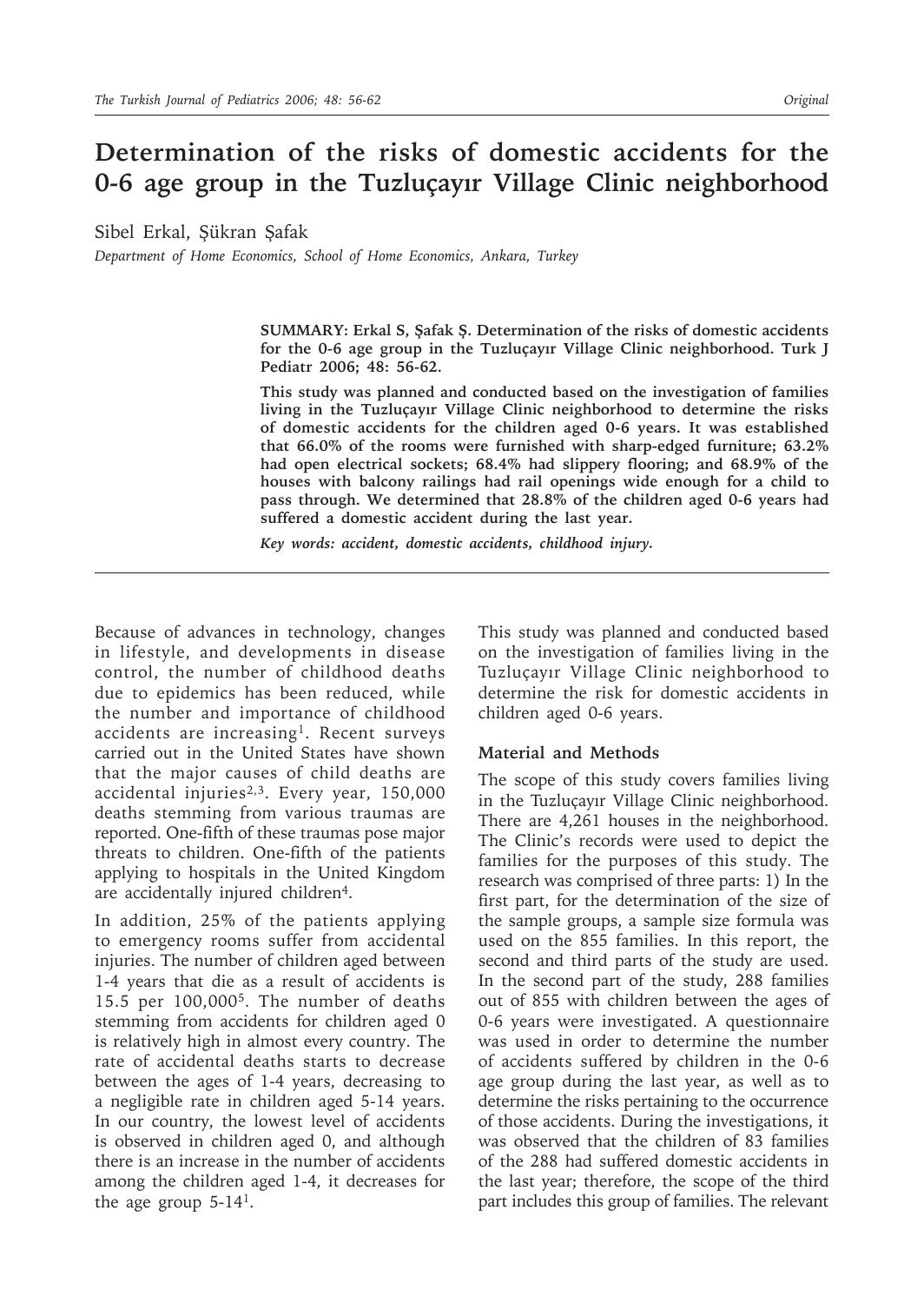part of the questionnaire was directed to the mother in those families, as opposed to the children themselves, to obtain more reliable answers. This research is a cross-sectional study. Researchers applied the questionnaires after a one-week training regarding the questions to be asked. The data were collected between 10 June - 9 July 2002. The chi-square test was used in the statistical analyses.

## **Results**

Regarding distribution of the women in this study according to education, 30.9% had either graduated from primary school or quit their education, 31.6% were graduates of secondary school, 31.3% were graduates of high school, and 6.2% had university degrees; 88.9% of the women were unemployed. Regarding their age distribution, 49.3% were between 18-29, 47.9% between 30-39, and 2.8% were 40 years or older. 41.7% of the women lived in a family of four, 38.2% in a family of five or more, and 20.1% in a family of three.

When the houses were analyzed in relation to accidental risk, it was determined that 66% of the rooms (living room, dining room, bedroom) were furnished with sharp-edged furniture, 63.2% had open electrical sockets,

68.4% had slippery flooring, and 59.7% of the rooms contained drugs within the reach of the children. In the houses where stoves were used, 99% lacked proper protection around the stove area, and 94.8% of the rooms had no electrical socket covers (Fig. 1). From Figure 2 it can be seen that 66.7% of the kitchens had slippery flooring, and that 52.8% contained drugs and 72.6% cleaning material within the reach of the children.

Figure 3 shows that 71.2% of the bathrooms had slippery flooring, 15.4% had a bathtub full of water, and 76.0% contained cleaning materials within the reach of children.

From Figure 4 it can be seen that 68.9% of the houses with balcony railings had rail openings wide enough for a child to pass through. The 51.3% of the houses with staircases also had rail openings wide enough for a child to pass through (Fig. 5).

Our research showed that 28.8% of children aged 0-6 years had domestic accidents during the last year. The children in the 3-4 age group accounted for the highest percentage, at 35%, of the domestic accidents. Girls had the highest accident rate (38%) for the 3-4 age group, whereas the highest rate for boys (36.4%) occurred in the 5-6 age group  $(p>0.05)$ .



**Fig. 1.** Distribution of the risk factors in relation to living, dining and bedrooms.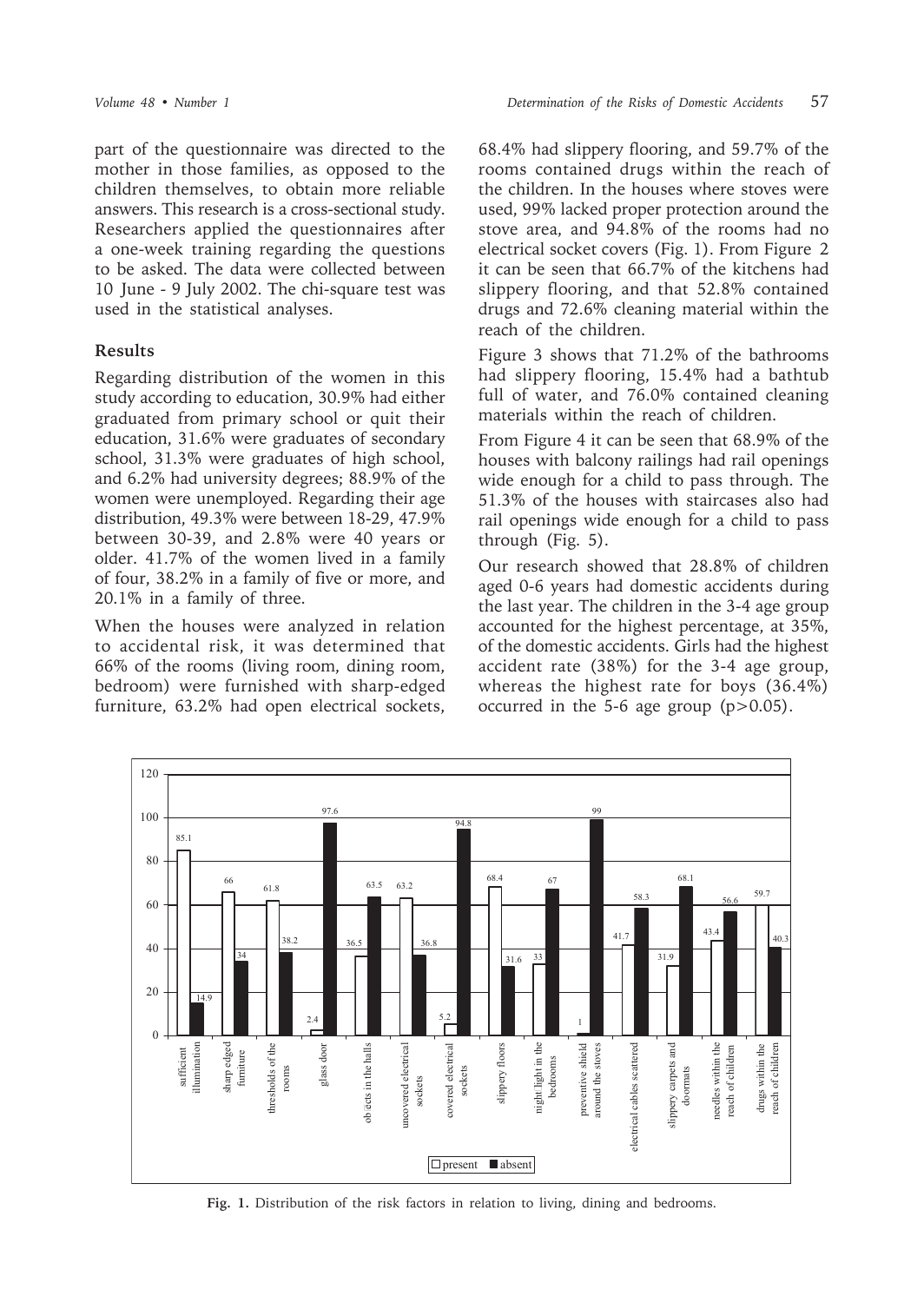

**Fig. 2.** Distribution of the risk factors in relation to kitchens.



**Fig. 3.** Distribution of the risk factors in relation to bathrooms.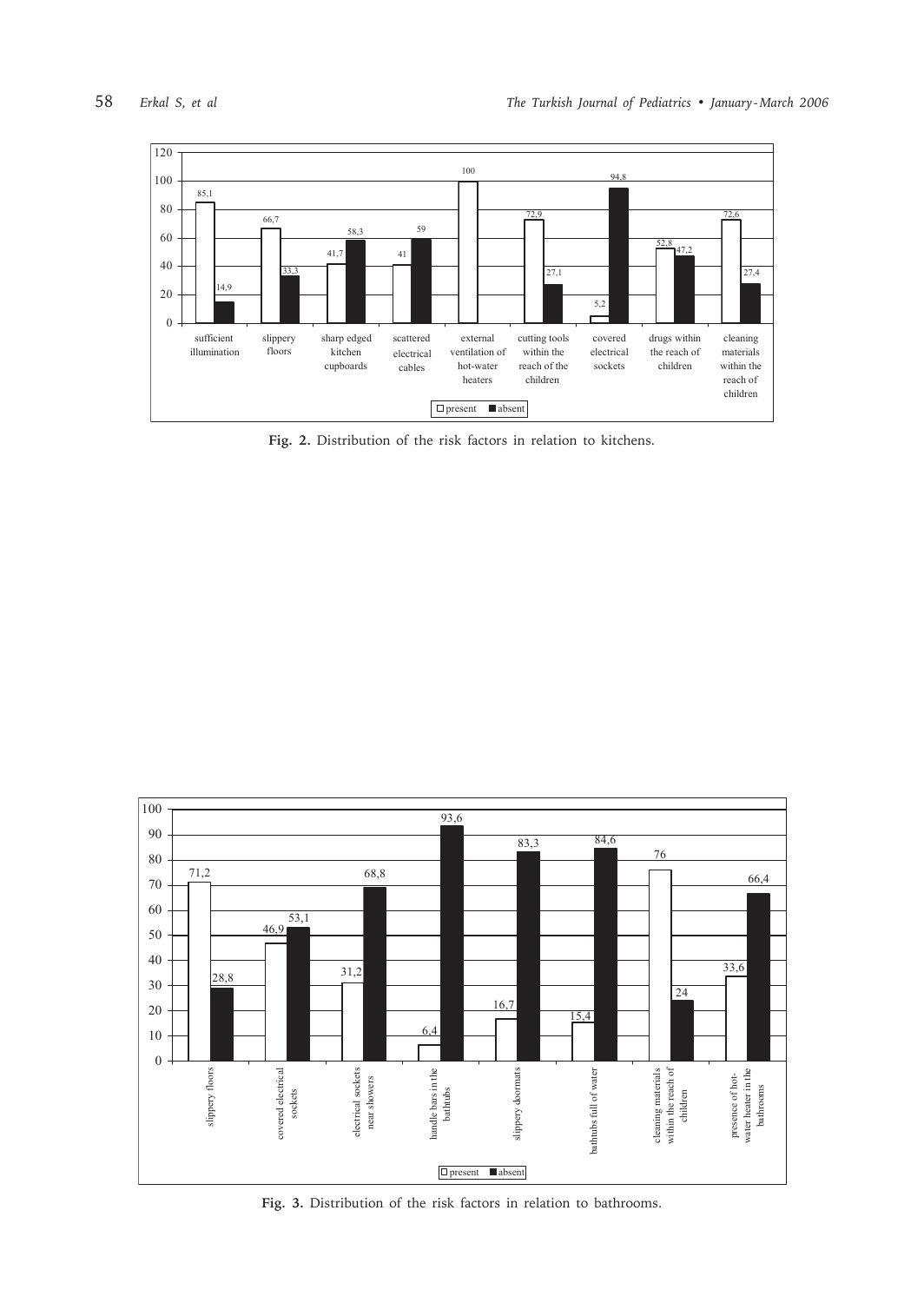

**Fig. 4.** Distribution of the risk factors in relation to balconies.



**Fig. 5.** Distribution of the risk factors in relation to stairs.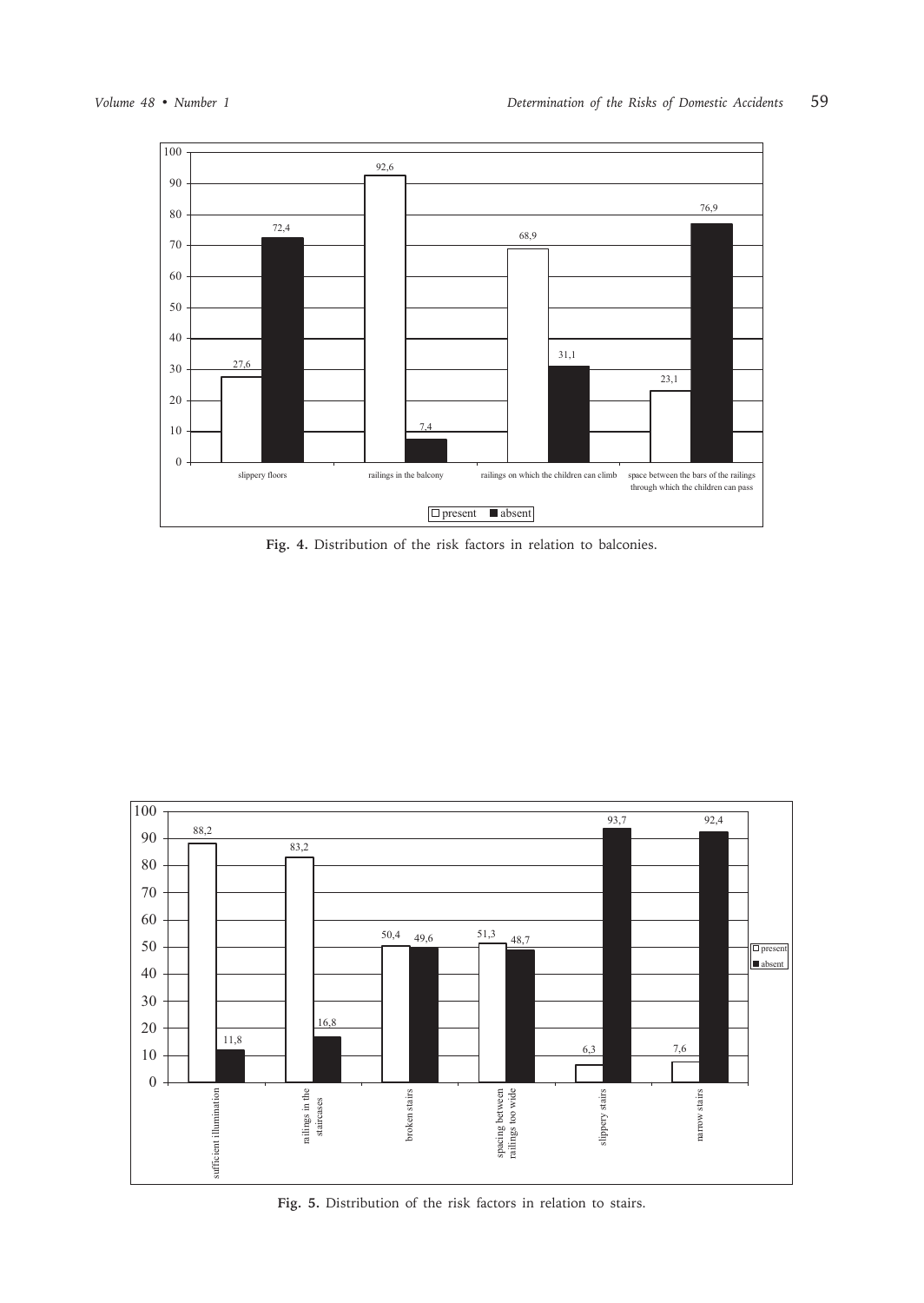When the children who suffered domestic accidents were analyzed in relation to their mothers' educational backgrounds, it was observed that the children of the mothers who only had a primary school education or who had quit school accounted for 55.1% of the accidents. As the educational level of a mother increased, the number of domestic accidents decreased (p<0.001).

Accidental falls accounted for 35% of all accidents among the children. Figure 6 illustrates that 34% of the girls suffered from poisoning, and 39.4% of the boys from falls. As Figure 7 shows, although the major cause of accidents in children aged between 0-6 months  $(100\%)$  and  $7-12$  months  $(80\%)$  was either direct or hot water burns, accidental poisonings were the major cause of accidents in the 1-2 (40%) and 3-4 (48.3%) age groups, and accidental falls in the 5-6 age group (48.1%). 43.4% of the accidents occurred in summer and 36.1% of these at noontime.

We established that 38.6% of the children had accidents in the living room and 19.3% in the kitchen. All accidents that occurred at the entrance, in the bathroom, on the balcony,



Fig. 6. Distribution of the accidents in relation to type of the accident and sex of the children.



Fig. 7. Distribution of the accidents in relation to type of the accident and age of the children.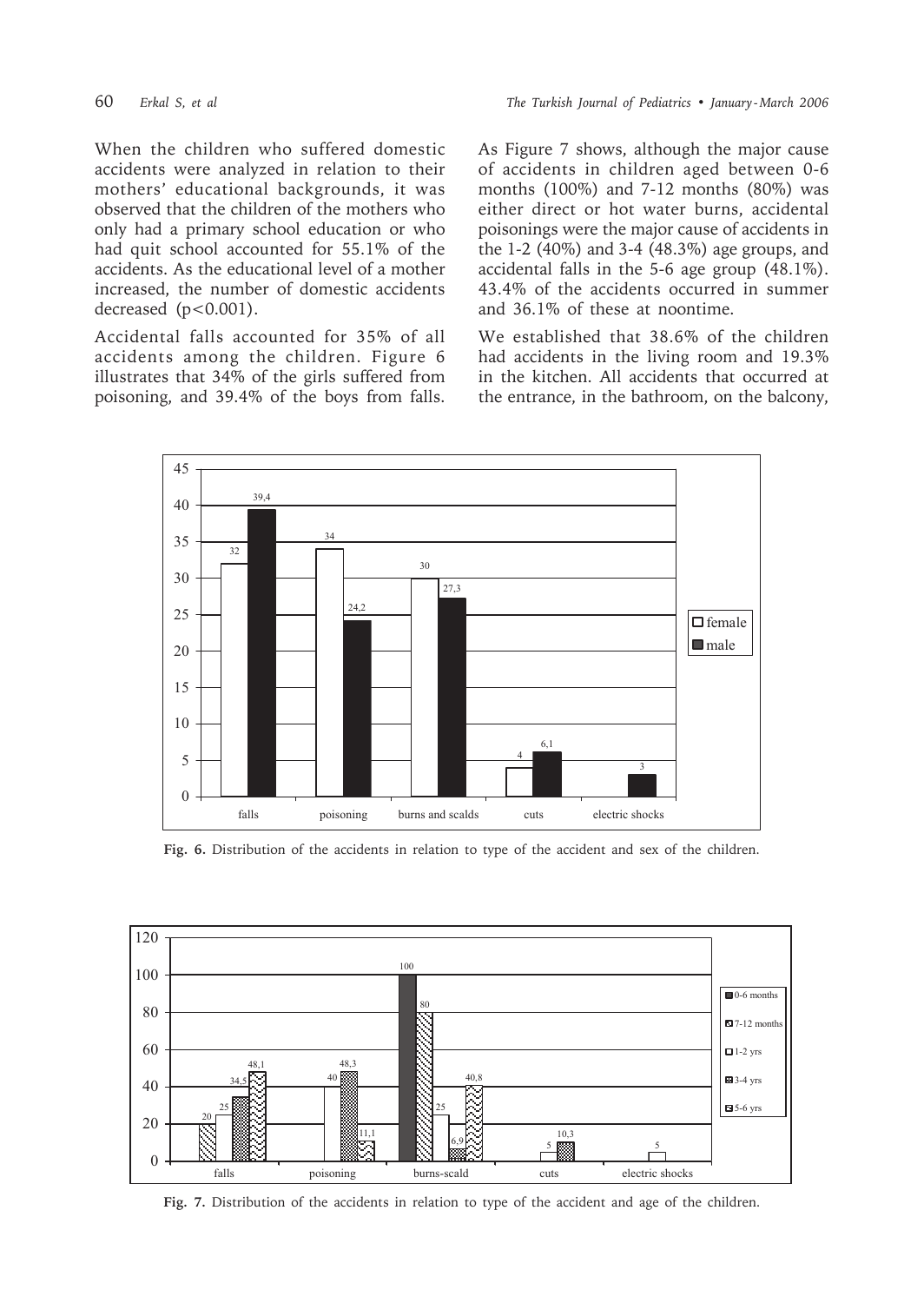or in the gardens were due to falls. Accidents in the kitchens (31.2%) were due, at equal rates, to burns or poisoning. Poisoning in the bedroom constituted 66.7% and burns in the living rooms 65.7% of the accidents.

Of the children who had accidents, 55.4% did not apply to any institution, 43.4% applied to medical centers, and 1.2% applied to bonesetters. 72.3% of the children completely recovered, and 27.7% had residual scarring.

## **Discussion**

This study revealed that 66.0% of the rooms in houses in the Tuzluçayır Village Clinic neighborhood had furniture with sharp edges and 63.2% had open electrical sockets, in 72.9% of the houses cutting instruments were stored within the reach of the children in the kitchen, and in 68.9% protective railings were wide enough for a child to pass through. These findings show that the risks of accidents exist, especially for small children. Furthermore, our results demonstrate that 28.8% of the children aged 0-6 experienced domestic accidents in the past year. The children of the mothers whose education level is primary school or lower constitute the largest affected group, at a rate of 55.1%. As the educational background of the mother increased, the number of domestic accidents decreased (p<0.001). This reflects the importance of the educational level of the family, and especially of the mother, in securing the child's environment and preventing domestic accidents6,7.

Among the children who suffered from domestic accidents, children aged 3-4 were most affected, at a rate of 35%. Falls accounted for the highest rate of accidents in the 0-6 age group at 35%. These findings are in agreement with the findings of the studies carried out by Laffoy<sup>8</sup>, and Kopjar and Wichizer<sup>9</sup>.

Although accidental burns were the major cause of accidents for children aged 0-6 months and 7-12 months, causes were poisonings for the age groups of 1-2 and 3-4, and accidental falls for the age group of 5-6. These findings are parallel to those of the studies carried out by Achibong<sup>10</sup> and Hjern<sup>11</sup>.

Our investigations also revealed that 43.4% of the accidents occur in the summer months and that 36.1% of these occur at noontime. One

possible explanation for the occurrence of a significant portion of accidents during summer may be that doors, windows, and access to balconies are frequently left open.

In this research, 38.6% of accidents happened in the living room. This result may be related to the presence of several risk factors in the living room, and because children spend most of their time in those rooms. However, Laffoy's8 and Erkal and Şafak's12 previous studies identified the kitchen as the site where the largest percentage of accidents occurred.

All accidents occurring at the entrance, in the bathroom, on balconies and in the gardens were related to falls; accidents in the kitchens were due to either burns or poisoning at equal rates, and accidents in the bedroom were from poisoning. These results showed similarities with the data obtained by Erkal<sup>13</sup>.

Of the children who suffered accidents, 43.4% applied to medical centers, and 1.2% applied to bonesetters. Since more than half of the children were not taken for proper care, these results highlight the importance of families being sufficiently educated about first aid.

We suggest that an educational program be conducted through the media aimed at families and especially mothers regarding improvement in environmental conditions and the reduction/ elimination of risk factors, and on the cause and outcome of accidents and methods of their prevention. We also recommend that further similar studies be conducted nation-wide.

### **REFERENCES**

- 1. Ceyhan O. Çocukları ilgilendiren kazalar ve önlenmesi. In: Öztürk Y, Günay O (eds). Aile Sağlığı El Kitabı. Kayseri: Erciyes Üniversitesi Yayın No 83; 1995: 333-337.
- 2. King JW, et al. The effectiveness of a home visit to prevent childhood injury. Pediatrics 2001; 108: 382-388.
- 3. Mobley EC, Evasheushi J. Evaluating health and safety knowledge of preschoolers. Assessing their early start to being health smart. J Pediatr Health Care 2000; 14: 160-165.
- 4. Sarıkayalar F. Çocuklarda zehirlenmelerin önlenmesi. Katkı Pediatri Dergisi 2001; 22: 541-551.
- 5. Aytaç P, Çelik G, Pirinçci E, Güllüdağ E, Yıldız M. Kaza Nedeniyle Acil Servise Başvuran Hastaların. Retrospektif Olarak Değerlendirilmesi. Dicle Üniversitesi Tıp Fakültesi Halk Sağlığı Anabilim Dalı. Sekizinci Ulusal Halk Sağlığı Kongresi. Diyarbakır: Dicle Üniversitesi Basımevi; 2002: 776-778.
- 6. Kırılmaz AY, Arısoy M. Ev kazaları ve ilk yardım. Sağlık ve Toplum 2002; 14: 27-32.